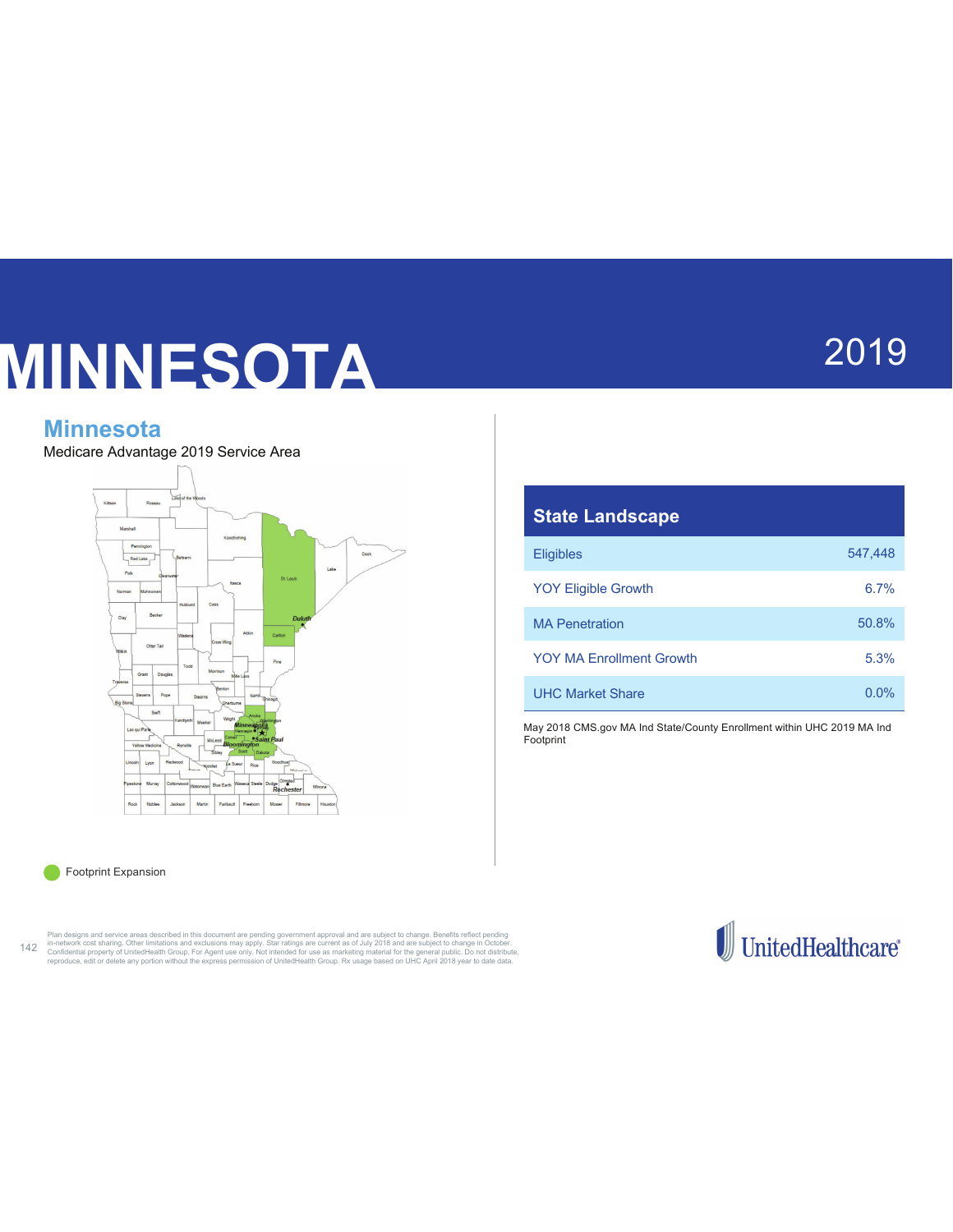# **DULUTH**

### **Market Highlights**

- Introducing Medicare Advantage along with the existing Medicare Supplement and PDP offerings
- Medicare Advantage Plans will be PPO
- $\bullet$  \$0 premium option available with drug coverage  $-$  No other \$0 premium with drugs available in the market in 2018
- Strong Formulary compared with competition
- Strong Ancillary benefits compared with competition -Including Renew Active™, Virtual Visits, Hearing Aids, and Solutions for Caregivers on all plans
- Dental Rider available on all plans
- Cost Plans will remain for 2019 17,000+ members as of  $5/1/2018$
- Core market strategy is long term stability

### **Rx Highlights**

- \$0 copay on Tiers 1 & 2 when using Preferred Mail 90-day home delivery
- No deductible and low copays for Tiers 1 & 2, the most commonly used drugs
- Strong formulary compared with competition
- Tier 1 & 2 coverage with 90% of UHC generic claims on these tiers
- 8 of UHC's top 10 most used generics are in Tier 1

• Essentia, St Luke's in network • Mayo out of network

**Provider** 

• Consult the Provider Directory for the full list of providers



# **UnitedHealthcare Experience**

- HouseCalls<sup>1</sup>: Health and wellness program where you can receive a yearly in home visit with a health care practitioner at no additional cost. Gift card is sent upon completion of visit
- UnitedHealth Passport®: Coverage travels with members to approved service areas for up to nine straight months
- Renew by UnitedHealthcare<sup>2</sup>: Our member-only Health & Wellness Experience that can help members learn, earn rewards, and live healthier
- Hearing Aid Benefit: Access to affordable hearing aid options options through hiHealthInnovations™
- NurseLine<sup>SM</sup> and Virtual Visits: 24/7 access to a registered nurse or doctor from the comfort of home
- Advocate4Me: Our customer care model that gives members a single point of contact who will own their request until it's resolved
- $\bullet$  Renew Active<sup>TM</sup>: Stay active with a fitness program including standard membership, in-person fitness orientation, fitness classes and access to brain health exercises for a healthy mind and body, all for no additional cost
- Solutions For Caregivers: Centralized caregiver resources and research services to find local assistance with common caregiver needs

<sup>1</sup>HouseCalls eligibility varies by plan <sup>2</sup>Renew by UnitedHealthcare is not available on all plans



## **Market Landscape**

| Eligibles (as of 2018-05-01)               | 53.647 |
|--------------------------------------------|--------|
| <b>YOY Eligible Growth</b>                 | 4 9%   |
| <b>MA Non-SNP Penetration</b>              | 426%   |
| YOY MA Non-SNP<br><b>Enrollment Growth</b> | 5.7%   |
| <b>UHC Non-SNP Market Share</b>            | 0 በ%   |
|                                            |        |

Plan designs and service areas described in this document are pending government approval and are subject to change. Benefits reflect pending<br>in-network cost sharing. Other limitations and exclusions may apply. Star rating  $143$ 

Non-SNP Expansion

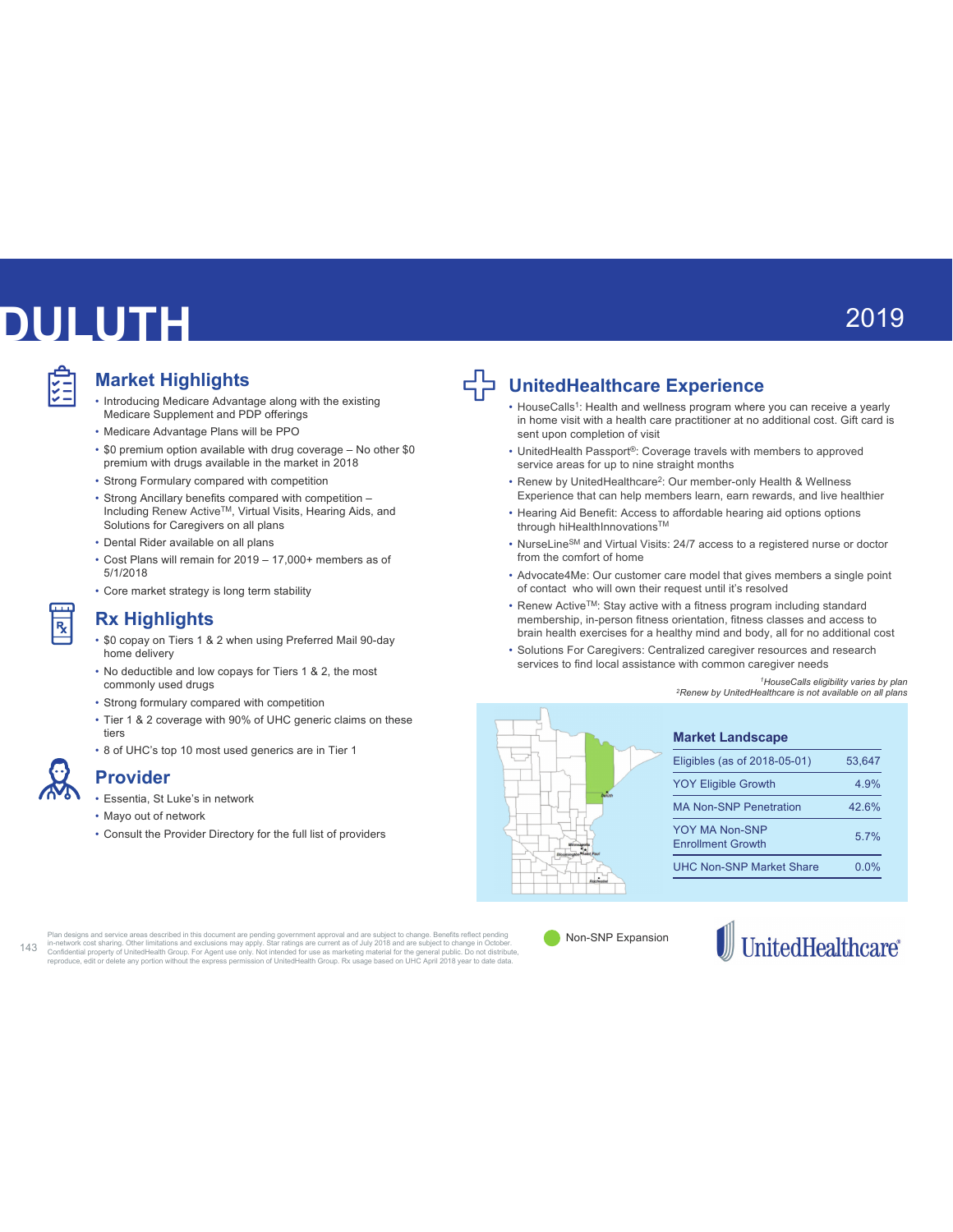# **DULUTH**

# 2019

| <b>Plan Name</b>          | AARP® MedicareComplete® Headwaters                                                                                                                | AARP® MedicareComplete® Lakeshore                                                                                                                                                                                                     |
|---------------------------|---------------------------------------------------------------------------------------------------------------------------------------------------|---------------------------------------------------------------------------------------------------------------------------------------------------------------------------------------------------------------------------------------|
| <b>H-PBP</b>              | H7404-005                                                                                                                                         | H7404-006                                                                                                                                                                                                                             |
| <b>Plan Highlights</b>    | New! \$0 premium plan for those who are cost conscious, but want<br>provider choice                                                               | New! Open access plan with low out-of-pocket costs and additional<br>ancillaries                                                                                                                                                      |
| <b>Plan Type</b>          | <b>Local PPO</b>                                                                                                                                  | <b>Local PPO</b>                                                                                                                                                                                                                      |
| <b>Service Area</b>       | Minnesota: Carlton, St. Louis                                                                                                                     | Minnesota: Carlton, St. Louis                                                                                                                                                                                                         |
| <b>Premium</b>            | \$0                                                                                                                                               | \$59                                                                                                                                                                                                                                  |
| <b>PCP Copay</b>          | \$25                                                                                                                                              | \$15                                                                                                                                                                                                                                  |
| <b>Specialist Copay</b>   | \$50                                                                                                                                              | \$45                                                                                                                                                                                                                                  |
| <b>Referral Required</b>  | N                                                                                                                                                 | N                                                                                                                                                                                                                                     |
| <b>Inpatient Hospital</b> | \$450 days 1-4                                                                                                                                    | \$350 days 1-5                                                                                                                                                                                                                        |
| <b>Outpatient Surgery</b> | 20%                                                                                                                                               | \$250 / \$350                                                                                                                                                                                                                         |
| <b>Max Out-of-Pocket</b>  | \$6,700                                                                                                                                           | \$4,900                                                                                                                                                                                                                               |
| <b>Lab Copay</b>          | \$10                                                                                                                                              | \$10                                                                                                                                                                                                                                  |
| <b>Rx Copays</b>          | \$3/\$12/\$47/\$95/25%                                                                                                                            | \$3/\$12/\$47/\$95/27%                                                                                                                                                                                                                |
| <b>Rx Deductible</b>      | \$395 Tier(s) 3,4,5                                                                                                                               | \$295 Tier(s) 3,4,5                                                                                                                                                                                                                   |
| <b>Extra Benefits</b>     | Routine Eye & Hearing Exam, Hearing Aids, Fitness Membership,<br>NurseLine, Caregiver Support, Virtual Visits, Platinum Dental Rider<br>Available | Routine Eye & Hearing Exam, Eyewear Credit, Hearing Aids, Fitness<br>Membership, Preventive Dental, Acupuncture/Chiropractic, OTC<br>Catalog, NurseLine, Caregiver Support, Virtual Visits, Platinum Dental<br><b>Rider Available</b> |

Plan designs and service areas described in this document are pending government approval and are subject to change. Benefits reflect pending<br>The person confidential property of United Health Schools and School Compare and

 $\blacksquare$  New Plan

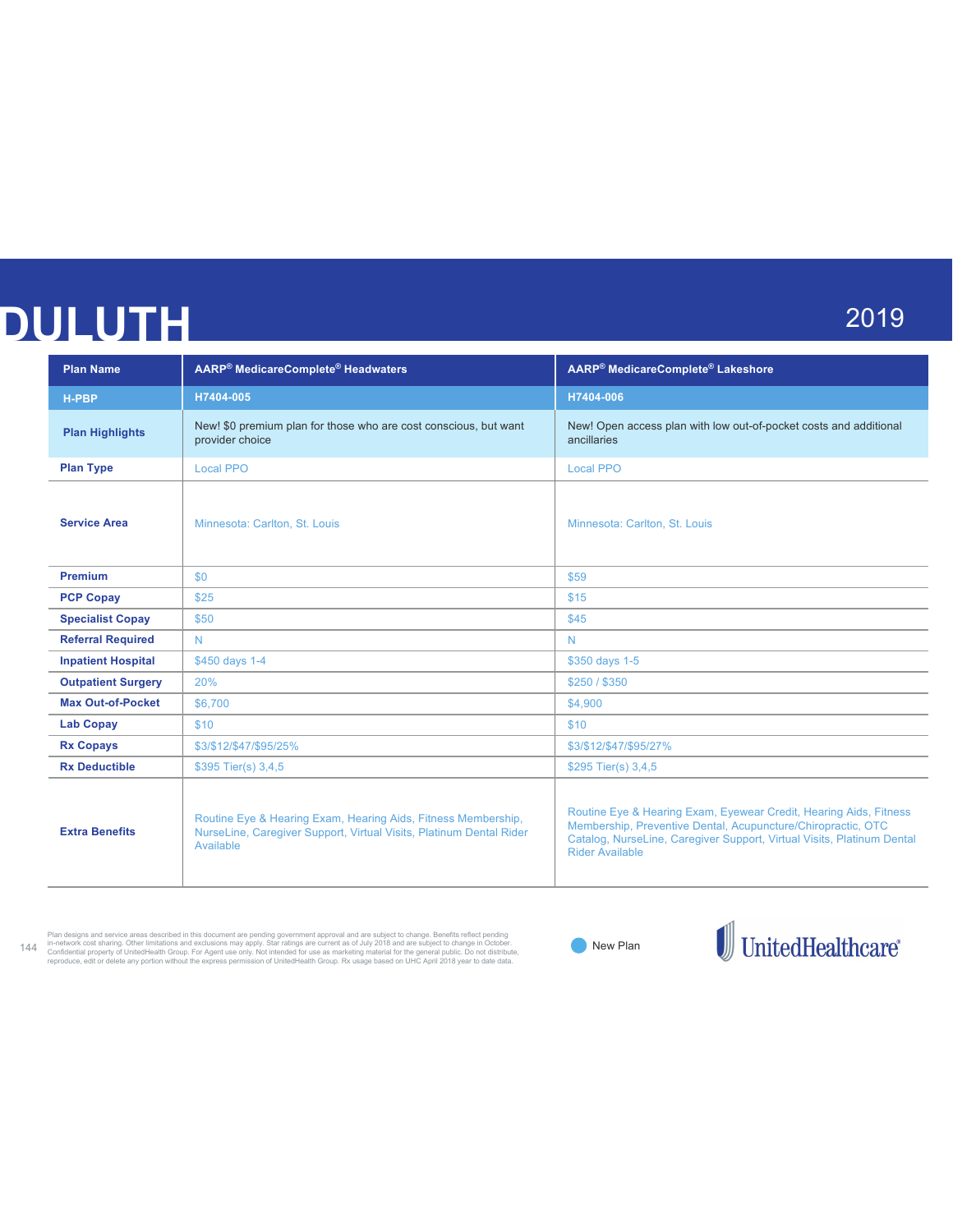# **TWIN CITIES**

### **Market Highlights**

- Introducing Medicare Advantage along with the existing Medicare Supplement and PDP offerings
- Medicare Advantage Plans will be PPO
- Strong Formulary compared with competition
- Strong Ancillary benefits compared with competition -Including Renew Active™, Virtual Visits, Hearing Aids, and Solutions for Caregivers on all plans
- Dental Rider available on all plans
- Cost plans are set to close for 2019
- Core market strategy is long term stability

### **Rx Highlights**

- $\cdot$  \$0 copay on Tiers 1 & 2 when using Preferred Mail 90-day home delivery
- No deductible and low copays for Tiers 1 & 2, the most commonly used drugs
- Strong Formulary compared to competition
- Tier 1 & 2 coverage with 90% of UHC generic claims on these tiers
- $\cdot$  8 of UHC's top 10 most used generics are in Tier 1

 $\overline{R}$ 

### **Provider**

- Network includes Health Partners/Park Nicollet, Fairview, and North Memorial.
- CentraCare, Mayo are not in network
- Consult the Provider Directory for the full list of providers



### **UnitedHealthcare Experience**

- HouseCalls<sup>1</sup>: Health and wellness program where you can receive a yearly in home visit with a health care practitioner at no additional cost. Gift card is sent upon completion of visit
- UnitedHealth Passport®: Coverage travels with members to approved service areas for up to nine straight months
- Renew by UnitedHealthcare<sup>2</sup>: Our member-only Health & Wellness Experience that can help members learn, earn rewards, and live healthier
- Hearing Aid Benefit: Access to affordable hearing aid options options through hiHealthInnovations™
- NurseLineSM and Virtual Visits:  $24/7$  access to a registered nurse or doctor from the comfort of home
- Advocate4Me: Our customer care model that gives members a single point of contact who will own their request until it's resolved
- $\bullet$  Renew Active<sup>TM</sup>: Stay active with a fitness program including standard membership, in-person fitness orientation, fitness classes and access to brain health exercises for a healthy mind and body, all for no additional cost
- Solutions For Caregivers: Centralized caregiver resources and research services to find local assistance

*<sup>1</sup>HouseCalls eligibility varies by plan* <sup>2</sup>Renew by UnitedHealthcare is not available on all plans



| <b>Market Landscape</b>                    |         |
|--------------------------------------------|---------|
| Eligibles (as of 2018-05-01)               | 493.801 |
| <b>YOY Eligible Growth</b>                 | 6.9%    |
| <b>MA Non-SNP Penetration</b>              | 47.1%   |
| YOY MA Non-SNP<br><b>Enrollment Growth</b> | 5.3%    |
| UHC Non-SNP Market Share                   | 0.0%    |

Plan designs and service areas described in this document are pending government approval and are subject to change. Benefits reflect pending<br>in-network cost sharing. Other limitations and exclusions may apply. Star rating  $145$ 

Non-SNP Expansion